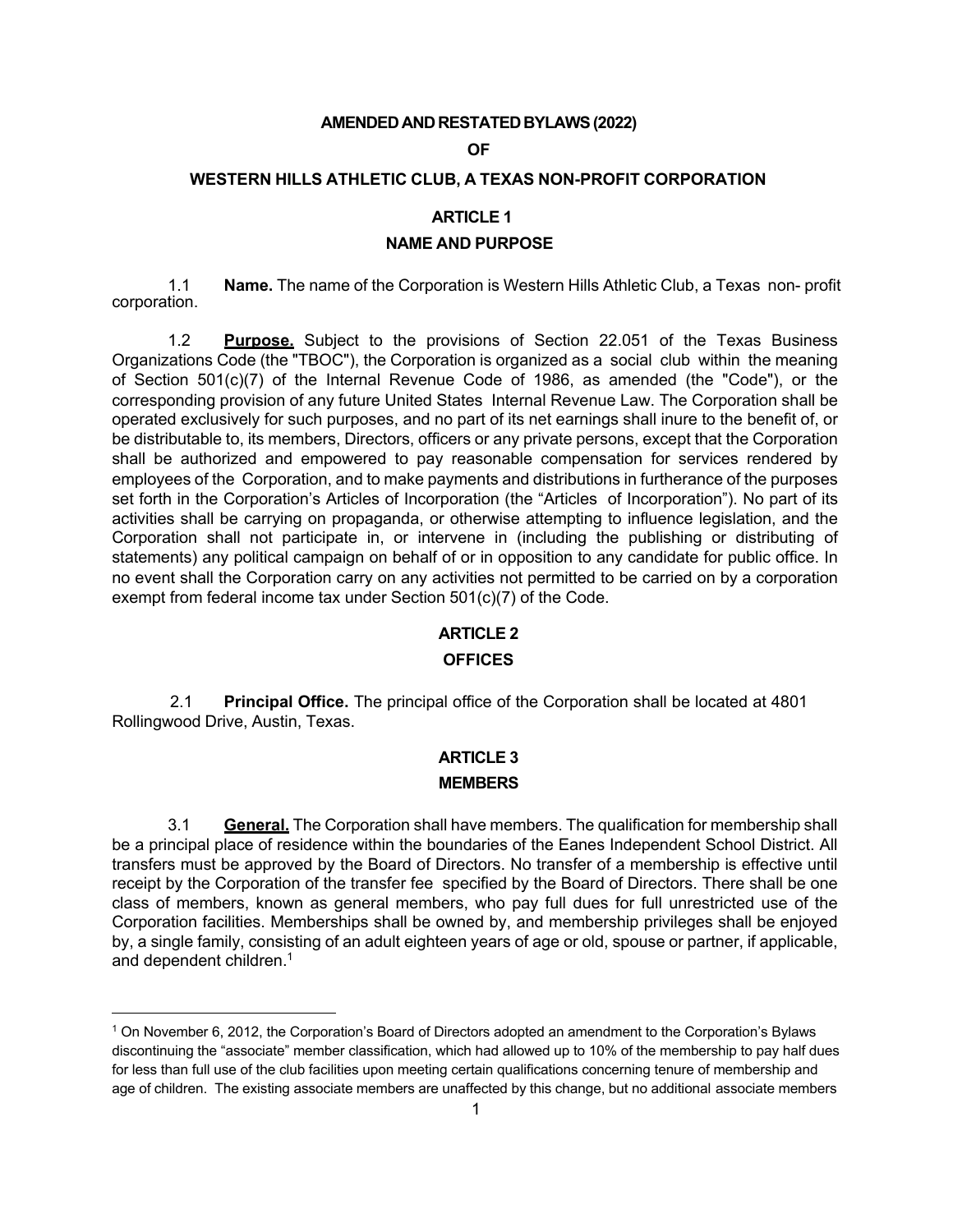3.2 **Meeting of Members**. Meetings of members for any purpose may be held at such time and place within or without the State of Texas as shall be stated in the notice of the meeting or in a duly executed waiver of notice thereof.

3.3 **Regular Meeting Attendance.** Regular meetings of the Board of Directors shall be held at such time and place as the Board of Directors shall determine. Members are welcome to attend the Board of Directors meetings during the open comment portion of the meeting.

3.4 **Special Meetings.** Special meetings of the members for any purpose or purposes may be called by the President, by the Board of Directors, or by petition presented at the regular monthly meeting of the Board of Directors and signed by 20 members in good standing. A request for a special meeting shall state the purpose or purposes of the proposed meeting, and business transacted at any special meeting of members shall be limited to the purposes described in the notice of the meeting.

3.5 **Notice of Meetings**. Subject to the provisions of Sections 6.051 and 22.156 of the TBOC, written or printed notice stating the place, day and hour of the meeting and, in the case of a special meeting, the purpose or purposes for which the meeting is called, shall be delivered not less than ten (10) nor more than sixty (60) days before the date of the meeting, either personally, by facsimile or electronic message transmission, or by mail, by or at the direction of the President, or the Secretary, or the officers or persons calling the meeting, to each member entitled to vote at such meeting. if mailed, such notice shall be deemed to be delivered when deposited in the United States mail addressed to the member at the member's address as it appears on the records of the Corporation, with postage thereon paid. A notice transmitted by facsimile or electronic message is considered to be given when the facsimile or electronic message is transmitted to a facsimile number or an electronic message address provided by the person, or to which the person consents,for the purpose of receiving notice.

3.6 **Quorum of Members.** Except as may otherwise be provided by the Articles of Incorporation or by Section 22.159 of the TBOC, and subject to the provisions of Section 3.10, ten members shall constitute a quorum at all meetings of the members for the transaction of business. If a quorum is not represented at any meeting of the members, the members entitled to vote thereat, represented in person or by proxy, may adjourn the meeting from time to time, without notice other than announcement at the meeting, until a quorum is represented. At such adjourned meeting, provided a quorum is represented thereat, any business may be transacted that might have been transacted if the meeting had been held in accordance with the original notice thereof.

3.7 **Record Date for Determining Members Entitled to Notice and Vote.** For the purpose of determining members entitled to receive notice of or to vote at any meeting of members, or any adjournment thereof, or in order to make a determination of members entitled to exercise any rights regarding any other lawful action, the Board of Directors may fix in advance a date as the record date for any such determination of members, such date in any case to be not more than sixty (60) days prior to the date of the meeting or action that requires the determination ofthe members. When a determination of members entitled to notice of or to vote at any meeting of members has been made as provided in this Paragraph 3.7, such determination shall be effective

will be added to the associate member classification and, as existing associate members sell their memberships, the associate member classification will be phased out.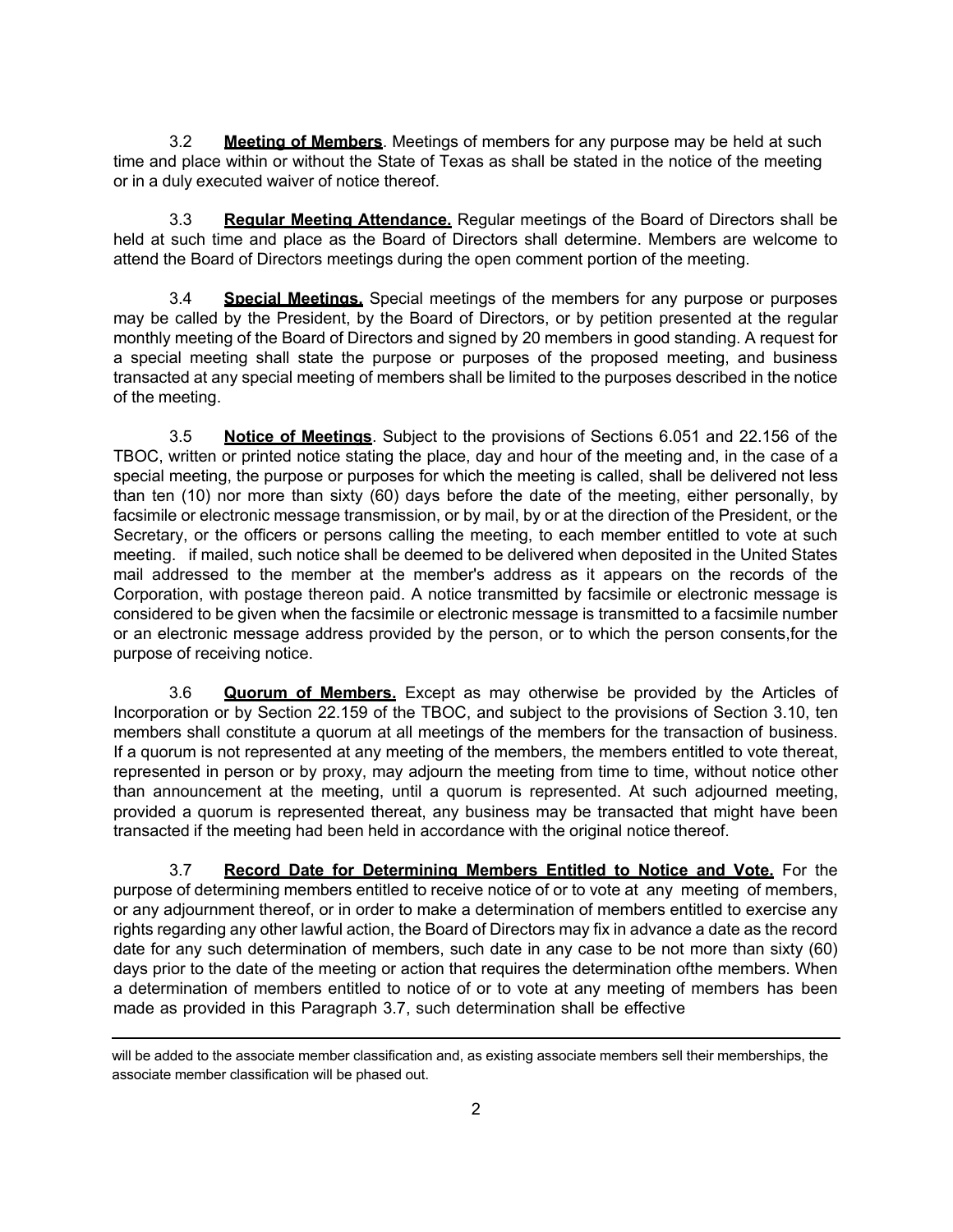for any adjournment of the meeting unless the Board of Directors fixes a new date for determining the right to notice or the right to vote. The Board of Directors must fix a new date for determining theright to notice or the right to vote if the meeting WHAC is adjourned to a date more than ninety (90) days after the record date for determining members entitled to notice of the original meeting.

3.8 **Voting Members' List for Meeting.** After fixing a record date for the notice of a meeting, the Corporation shall prepare an alphabetical list of the names of all its voting members who are entitled to notice of the meeting. This list must show the address and phone number ofeach member entitled to cast at vote at the meeting.

3.9 **Inspection of Voting Member's List.** Not later than two (2) business days after the date notice is given of a meeting for which a list was prepared, as provided by Paragraph 3.8, and continuing through the meeting, the list of voting members must be available for inspection by any member entitled to vote at the meeting for the purpose of communication with other members concerning the meeting at the Corporation's principal office or at a reasonable place identified in the meeting notice in the city where the meeting will be held. A voting member or voting member's agent or attorney is entitled on written demand to inspect and, subject to the limitations of Section 22.158(c) of the TBOC to copy the list at a reasonable time and at the member's expense during theperiod it is available for inspection.

3.10 **Absentee Voting.** Within five (5) calendar days after the date on which a members meeting was held at which any matter was submitted to a vote of members, the Board of Directors shall cause to be mailed by first class mail to each member who was eligible to vote but did not attend said meeting, an absentee ballot on each issue presented to the members. Absentee ballotsshall be pre-addressed to the Corporation, shall clearly identify the issue presented to members andthe deadline for voting and shall provide a place for the member to indicate his or her vote. Absentee ballots shall be counted as through the member was present at the meeting if received by the Corporation with a postmark no later than ten (10) days after the date the ballots were mailed to members.

3.11 **Majority Vote of Members.** The vote of the majority of the votes entitled to be cast by the members present, either in person or by virtue of a timely absentee ballot, at a meeting at which a quorum is present, shall be the act of the members meeting, unless the vote of a greater number is required by law or by the Articles of Incorporation.

3.12 **Voting.** Subject to applicable provisions, if any, of the Articles of Incorporation or these Bylaws, each membership shall be entitled to one (1) vote on each matter submitted to a vote of the members. Voting by proxy is not permitted. Voting by electronic means is allowed by the Board when necessary.

3.13 **Loss of Membership Access.** The Board of Directors may, upon a unanimous vote of all directors, revoke the membership privileges of any individual whose conduct poses aclear and present danger to other members. Prior to any such vote, the Board of Directors shallgive written notice to said member, notifying the member of the specific conduct with which he orshe is charged. The accused member shall have the right to appear before the Board prior to the vote. The Board shall not accept anonymous or oral accusations; all complaints about the conduct of members must be in the form of sworn affidavits and shall be provided to the accused member.

3.14 **Forfeiture of Membership.** Members who fail to pay their dues and any other fees assessed by the Board of Directors shall forfeit their memberships back to the Corporation.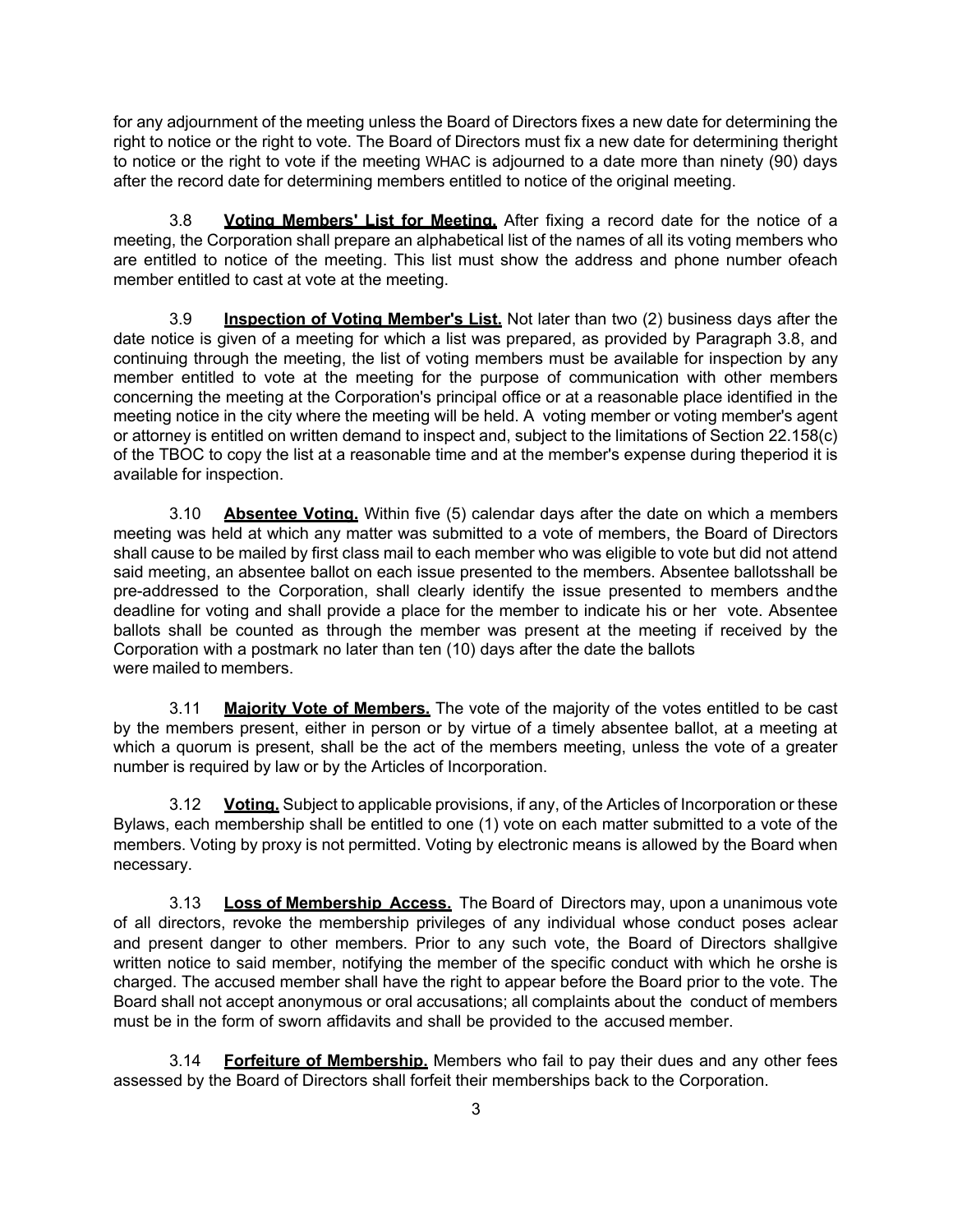3.15 The Corporation does not owe a fee of any kind back to a former member whose membership is forfeited for failure to pay dues or assessments. Prior to any declaration of forfeiture by the Board of Directors, the President or Vice President of the Corporation shall give the delinquent member written notice of the delinquency and the impending forfeiture by first class mail delivered to the address currently on the books of the Corporation. If the delinquency is not cured in full within 30 days of the date the notice was mailed to the delinquent member, the Board may, at any time, thereafter, declare a forfeiture of the membership. The Board may, in response to a request from a member, work out a payment schedule for a member who has a bona fide temporary financial crisis provided that no member shall be entitled to more than one extended pay out hardship exception during any rolling five-year period.

3.16 **Moving out of District.** Members who move out of the Eanes District must sell their membership within 90 days or by the annual renewal date, January 1<sup>st</sup>, whichever gives the member more time to sell the membership.

## **ARTICLE 4**

## **BOARD OF DIRECTORS**

4.1 **General Powers.** The affairs of the Corporation shall be managed by, and the control and disposition of its properties and funds shall be vested in, the Board of Directors.

4.2 **Number and Qualifications.** The number of Directors which shall constitute the whole Board of Directors shall be nine (9). A Director must be a member.

4.3 **Election and Vacancies.** Directors shall be elected annually by the members by ballot and, unless a Director resigns or is removed in accordance with the provisions of Paragraph 4.4, each Director shall hold office until his or her successor shall have been elected, approved, or designated and qualified. The three (3) candidates who receive the most votes will be elected for a term of three (3) years. Directors can serve no more than two consecutive three-year terms. Notwithstanding the foregoing, (i) if a Director resigns or is removed when such Director has more than one-year remaining on such Director's term, such vacancy shall be filled by the affirmative vote of a majority of the remaining Directors though less than a quorum of the Board of Directors, or (ii) if a Director resigns or is removed when such Director has one-year or less remaining on such Director's term, such vacancy may be filled by the affirmative vote of a majority of the remaining Directors though less than a quorum of the Board of Directors, failing which such vacancy shall be or shall be filled by election at an annual meeting or at a special meeting of members called for that purpose. Any Director thus elected shall, if applicable, be elected for the unexpired term of his or her predecessor in office. Any directorship to be filled by reason of an increase in the number of Directors shall be filled by election at an annual meeting or at a special meeting of members called for that purpose. The terms of the Directors shall be staggered so that the terms of three (3) Directors expire each year.

4.4 **Removal.** Subject to Section 22.211 of the TBOC, at any meeting of the members called expressly for that purpose at which a majority of the members listed on the voting members, list are present, either in person or by absentee ballot, any Director or the entire Boardof Directors may be removed either for or without cause.

4.5 **Nomination.** Each year a majority of the Directors presently in office shall select a nominee for each of the three Board positions to be filled. Additional nominations for each open position will also be accepted. Each member will be entitled to vote for three (3); cumulative voting will not be allowed.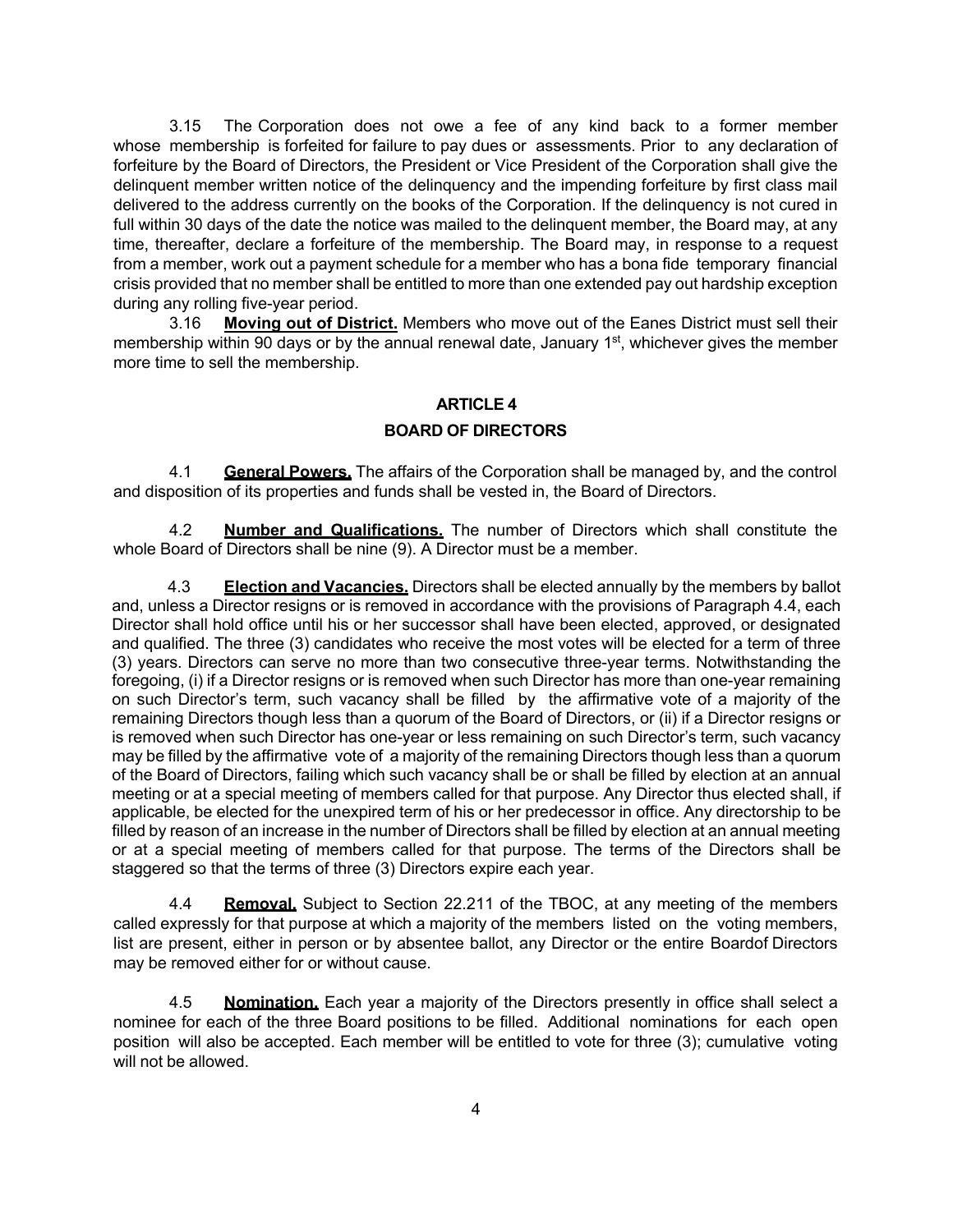4.6 **Place of Meetings.** Meetings of the Board of Directors, regular or special, may be held either within or without the State of Texas.

4.7 **Regular Meetings.** Regular meetings of the Board of Directors may be held upon such notice, or without notice, and at such time and at such place as shall from time to time be determined by the Board of Directors.

4.8 **Special Meetings.** Special meetings of the Board of Directors may be called by the President and shall be called by the Secretary on the written request of any Director. Notice of each special meeting of the Board of Directors shall be given to each Director at least two (2) days before the date of the meeting.

4.9 **Attendance as Waiver of Notice.** Attendance of a Director at any meeting shall constitute a waiver of notice of such meeting, except where a Director attends for the express purpose of objecting to the transaction of any business on the ground that the meeting is not lawfully called or convened. Except as may be otherwise provided by law or by the Articles of Incorporation or by these Bylaws, neither the business to be transacted at, nor the purpose of, any regular or special meeting of the Board of Directors need be specified in the notice or waiver of notice of such meeting.

4.10 **Voting**. Voting by proxy is not permitted.

4.11 **Quorum of Directors; Majority Vote.** At all meetings of the Board of Directors, the presence in person (but not by proxy) of a majority of the number of Directors in the manner provided by these Bylaws shall constitute a quorum for the transaction of business, and the act of the majority of the Directors present in person at any meeting at which a quorum is present shall be the act of the Board of Directors, unless the act of a greater number is required by the Articles of Incorporation or these Bylaws. If a quorum is not present at any meeting of Directors, the Directors present in person may adjourn the meeting from time to time, without notice other than announcement at the meeting, until a quorum is present.

4.12 **Committees.** The Board of Directors, by resolution adopted by a majority of the Directors in office, may from time to time designate one or more committees, including an Executive Committee, which, to the extent provided in such resolution, shall have and exercise the authority of the Board of Directors in the management of the Corporation. Each such committee shall consist of two (2) or more persons, a majority of whom are Directors; the remainder need not be Directors. Any non-Director who becomes a member of any such committee shall have the same responsibility with respect to such committee as a Director who is a member thereof. A majority of all the members of any such committee may determine its action and fix the time and place of its meetings, unless the Board of Directors shall otherwise provide. The Board of Directors shall have the power at any time to change the number and members of any such committee, to fill vacancies and to discharge any such committee. Other committees not having and exercising the authority of the Board of Directors in the management of the Corporation may be designated and appointed by a resolution adopted by a majority of the Directors at a meeting at which a quorum is present, or by the President thereunto authorized by a like resolution of the Board of Directors. Membership on such committees may, but need not be, limited to Directors.

4.13 **Action by Directors without Meeting.** Any action required to be taken at a meeting of Directors, or any action which may be taken at a meeting of the Directors or any committee, may be taken without a meeting if a consent in writing, setting forth the action to be taken, shall have been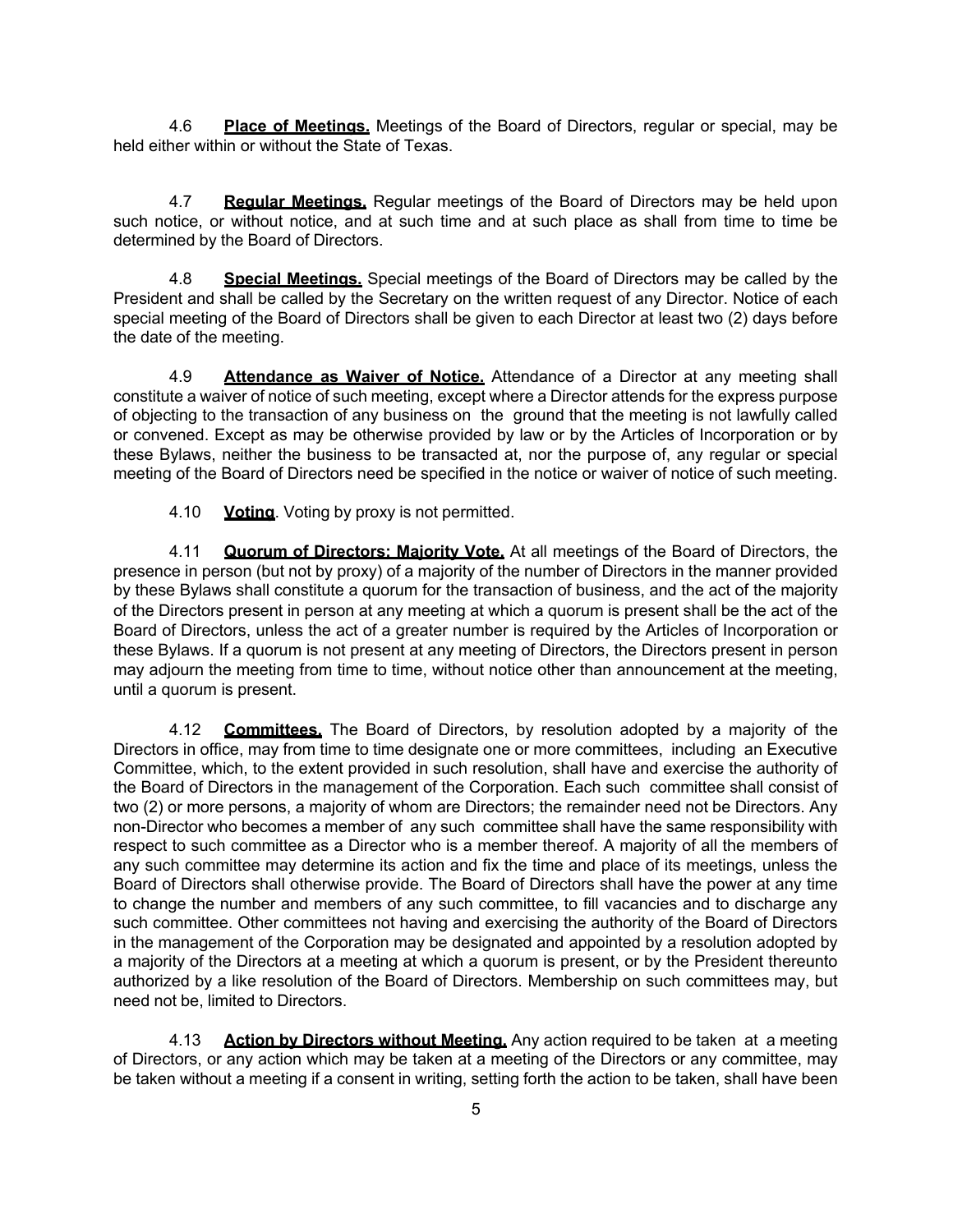signed by all the Directors or committee members. Any such written consent shall be executed, dated, and filed with the Corporation in the manner required by section 22.220 of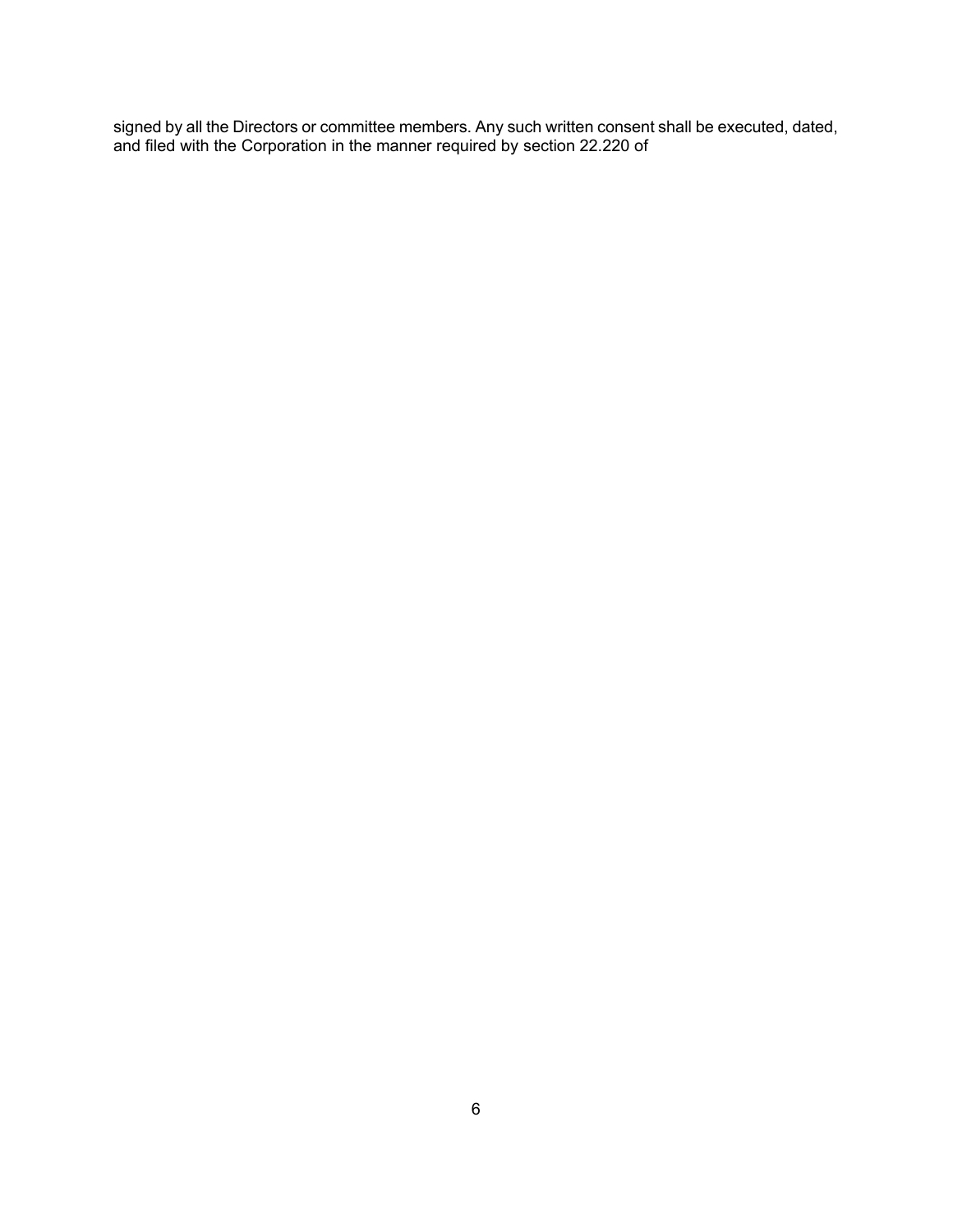the TBOC.

4.14 **Attendance by Telephone.** Subject to the provisions of the TBOC and these Bylaws concerning notice of meetings and unless otherwise restricted by the Articles of Incorporation or these Bylaws, members of the Board of Directors, or members of any committee designated by the Board of Directors, may participate in and hold a meeting of such Board of Directors or committee by means of conference telephone or similar communications equipment by means of which all persons participating in the meeting can hear each other, and such participation shall constitute presence in person at such meeting, except where a person participates in the meeting for the express purpose of objecting to the transaction of any business on the ground that the meeting is not lawfully called or convened.

# 4.15 **Conflicts of Interest**:

a. A conflict of interest occurs when a person under a duty to promote the interests of the Corporation (a "fiduciary") is in a position to promote a competing interest instead. Fiduciaries include all Corporation employees, directors and officers. Undisclosed or unresolved conflicts of interest are a breach of the duty to act in the best interests of the Corporation and work to the detriment of the Corporation.

b. All conflicts of interest must be disclosed to the Board of Directors. After disclosure is made, the individual with a conflicting interest must not participate in judging the merits of that interest. That is, such individual must abstain from discussing, voting on, or recommending a course of action with respect to, the situation giving rise to the conflict. When these actions are taken, the conflict of interest has been properly discharged.

# **ARTICLE 5**

# **NOTICES**

5.1 **Notice to Directors or Members.** Except as otherwise provided in these Bylaws, any notice to Directors or members shall be in writing and shall be either delivered by personal delivery or by telecopy or electronic message or overnight delivery service) or mailed to the Directors or members at their respective addresses appearing on the books of the Corporation. Notice to such addresses shall be deemed to be given when deposited in the United States mail, postage prepaid, or on the day such notice is actually delivered to such address. A notice transmitted by facsimile or electronic message is considered to be given when the facsimile or electronic message is transmitted to a facsimile number or an electronic message address provided by the person, or to which the person consents, for the purpose of receiving notice

5.2 **Waiver of Notice.** Whenever any notice is required to be given to a Director or member under the provisions of the TBOC or under the provisions of the Articles of Incorporation or of these Bylaws, a waiver thereof in writing signed by the person or persons entitled to such notice, whether before or after the time stated therein, shall be deemed equivalent to the giving of such notice.

# **ARTICLE 6 OFFICERS**

6.1 **Officers of the Corporation.** The officers of the Corporation shall be elected by the Board of Directors and shall consist of a President and Secretary. The Board of Directors may also elect or appoint a Chairman of the Board, one or more Vice Presidents, a Treasurer and such other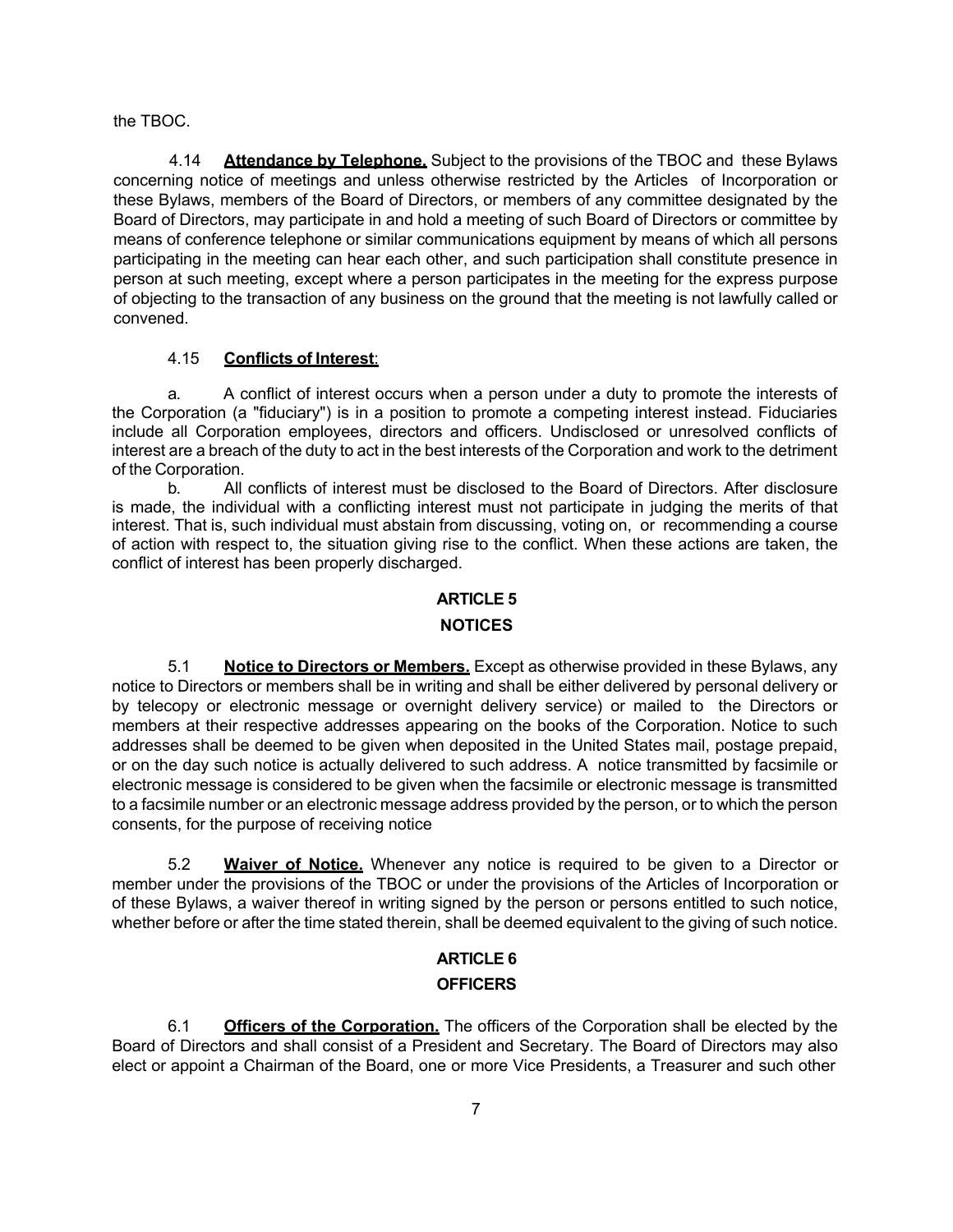officers and assistant officers as it shall deem necessary. All officers shall hold their offices for such terms (not exceeding three (3) years) and shall have such authority and exercise such powers and perform such duties as shall be determined from time to time by the Board of Directors by resolutions not inconsistent with these Bylaws. Any two (2) or more offices may be held by thesame person, except the offices of President and Secretary. A committee duly designated may perform the functions of any officer and the functions of any two or more officers may be performed by a single committee, including the functions of both President and Secretary.

6.2 **Qualifications.** Officers shall be members of the Board of Directors.

6.3 **Term of Office and Removal.** Unless otherwise specified by the Board of Directors, the term of office for all officers shall be for one (1) year, commencing with the date of the annual members meeting; provided that no such term of office shall exceed three (3) years and provided further that the officers of the Corporation shall hold office until their successors are elected or appointed and qualify, or until their death or until their resignation or removal from office. Any officer elected or appointed may be removed by the persons authorized to elect or appoint such officer whenever in their judgment the best interests of the Corporation will be served thereby. Anyvacancy occurring in any office of the Corporation by death, resignation, removal or otherwise shall be filled by the Board of Directors.

6.4 **President.** The President shall be the Chief Executive officer of the Corporation, shall have general and active management of the business of the Corporation and shall see that all orders and resolutions of the Board of Directors are carried into effect. The President shall presideat all meetings of the members and at all meetings of the Board of Directors.

6.5 **Vice President.** The Vice Presidents in the order of their seniority, unless otherwise determined by the Board of Directors, shall, in the absence or disability of the President, perform the duties and have the authority and exercise the powers of the President. They shall perform suchother duties and have such other authority and powers as the Board of Directors may from time to time prescribe or as the President may from time to time delegate.

6.6 **Secretary.** The Secretary shall attend all meetings of the Board of Directors of which, ex officio, he or she shall be the Secretary, and all meetings of members, and record all of the proceedings of the meetings of the Board of Directors and of the members in a minute book tobe kept for that purpose and shall perform like duties for the standing committees when required. The Secretary shall give, or cause to be given, notice of all meetings of the members, special meetings of the Board of Directors, and (if notice is required) regular meetings of the Board of Directors, and shall perform such other duties as may be prescribed by the Board of Directors or thePresident under whose supervision the Secretary shall be. The Secretary shall keep in safe custody the seal of the Corporation (if any) and, when authorized by the Board of Directors, shall affix the same (or state that the Corporation has none) to any instrument requiring it and, when so affixed(or so stated), it shall be attested by his or her signature or by the signature of an Assistant Secretary or of the Treasurer.

6.7 **Treasurer.** The Treasurer shall have custody of the corporate funds and securities and shall keep full and accurate accounts and records of receipts, disbursements and other transactions in the records of the Corporation, and shall deposit all monies and other valuable effects in the name and to the credit of the Corporation in such depositories as may be designated by the Board of Directors.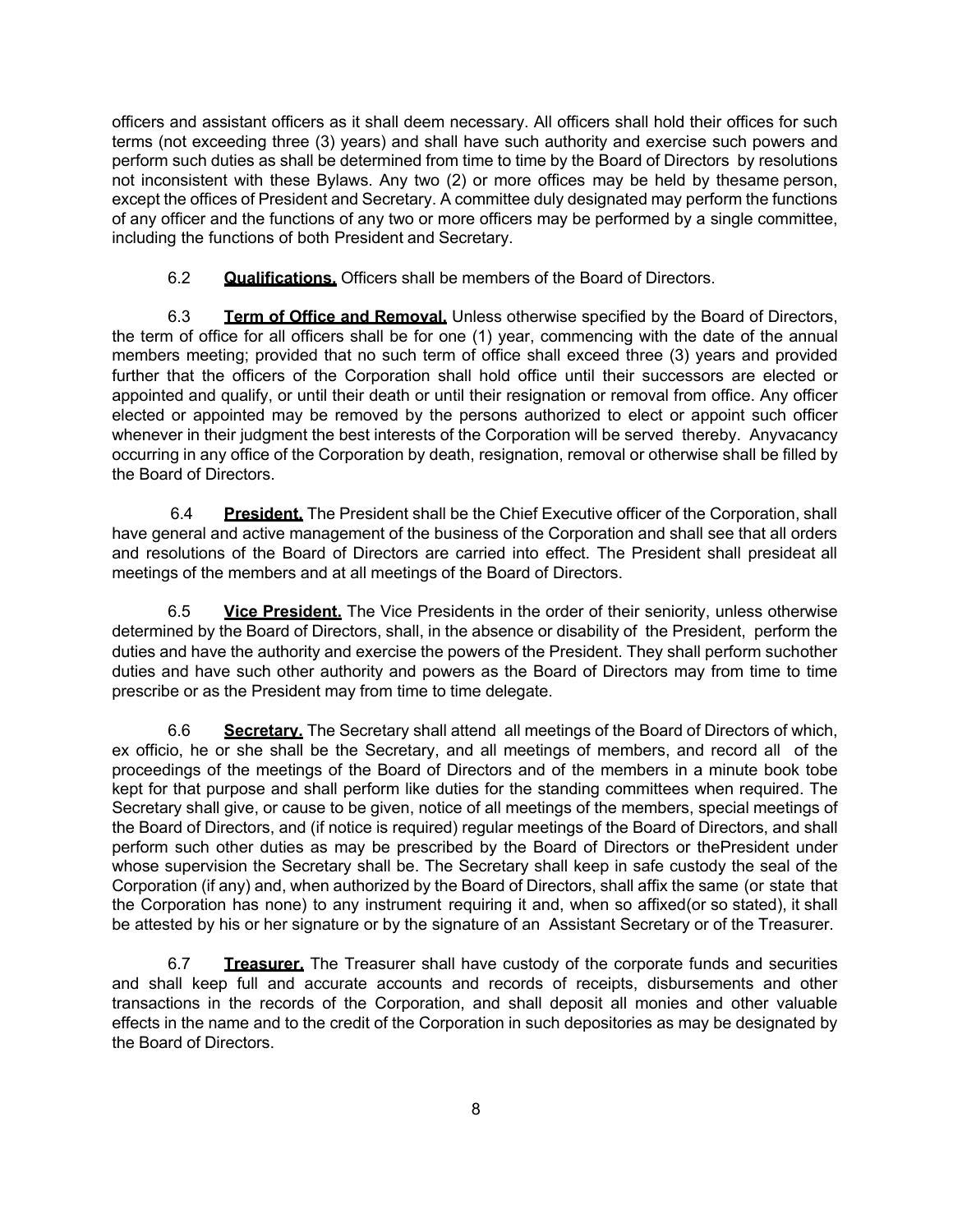### **ARTICLE 7**

#### **GENERAL PROVISIONS**

7.1 **Checks.** All checks or demands for money and notes of the Corporation shall be signed by such officer or officers or such other person or persons as the Board of Directors may from time to time designate.

7.2 **Fiscal Year.** The fiscal year of the Corporation shall be the calendar year unless otherwise fixed by resolution of the Board of Directors.

## **ARTICLE 8**

### **AMENDMENTS**

8.1 **Amendment to Bylaws**. The Corporation's Board of Directors may amend or repeal the Corporation Is Bylaws or adopt new Bylaws.

# **ARTICLE 9**

## **INDEMNIFICATION**

9.1 **Power to Indemnify and to Purchase indemnity Insurance.** To the maximum extent permitted by Section 8.101 of the TBOC, the Corporation shall indemnify any person who isor was a director or officer of the Corporation against any and all judgments, penalties (including excise and similar taxes), fines, settlements and reasonable expenses actually incurred by such person in connection with a proceeding (as defined in Section 8.001(8) of the TBOC) because of that person's service or status as a director or officer. Further, the Corporation shall pay or reimburse reasonable expenses incurred by a director or officer who was, is or is threatened to be made a party in a proceeding, in advance of the final disposition of the proceeding, to the maximum extent permitted by Section 8.101 of the TBOC; provided, however, that payment or reimbursement of expenses pursuant to the procedures set out in Section 8.104 of the TBOC may be conditioned upon a showing, satisfactory to the Board of Directors in its sole discretion, of the financial ability of the officer or director in question to make the repayment referred to in such Section. Further, the Corporation may indemnify, and may reimburse or advance expenses to or purchase and maintain insurance or any other arrangement on behalf of, any person who is or was a director, officer, employee or agent of the Corporation for who is or was serving at the request of the Corporation asa director, officer, partner, venturer, proprietor, director, employee, agent or similar functionary of another corporation, partnership, joint venture, sole proprietorship, trust, employee benefit plan or other enterprise, in connection with any liability asserted against such person because of such service or status, to such further extent, consistent with Section 8.101 of the TBOC and other applicable law, as the Board of Directors may from time to time determine. The provisions of this section shall not be deemed exclusive of any other rights to which any such person may be entitled under any bylaw, agreement, insurance policy, or otherwise. No amendment, modification or repeal of this section shall in any manner terminate, reduce or impair the right of any person to be indemnified by the Corporation in accordance with the provisions of the section as in effect immediately prior to such amendment, modification or repeal with respect to claims arising from or relating to matters occurring prior to such amendment, modification or repeal, regardless of when such claims may arise or be asserted.

### **ARTICLE 10**